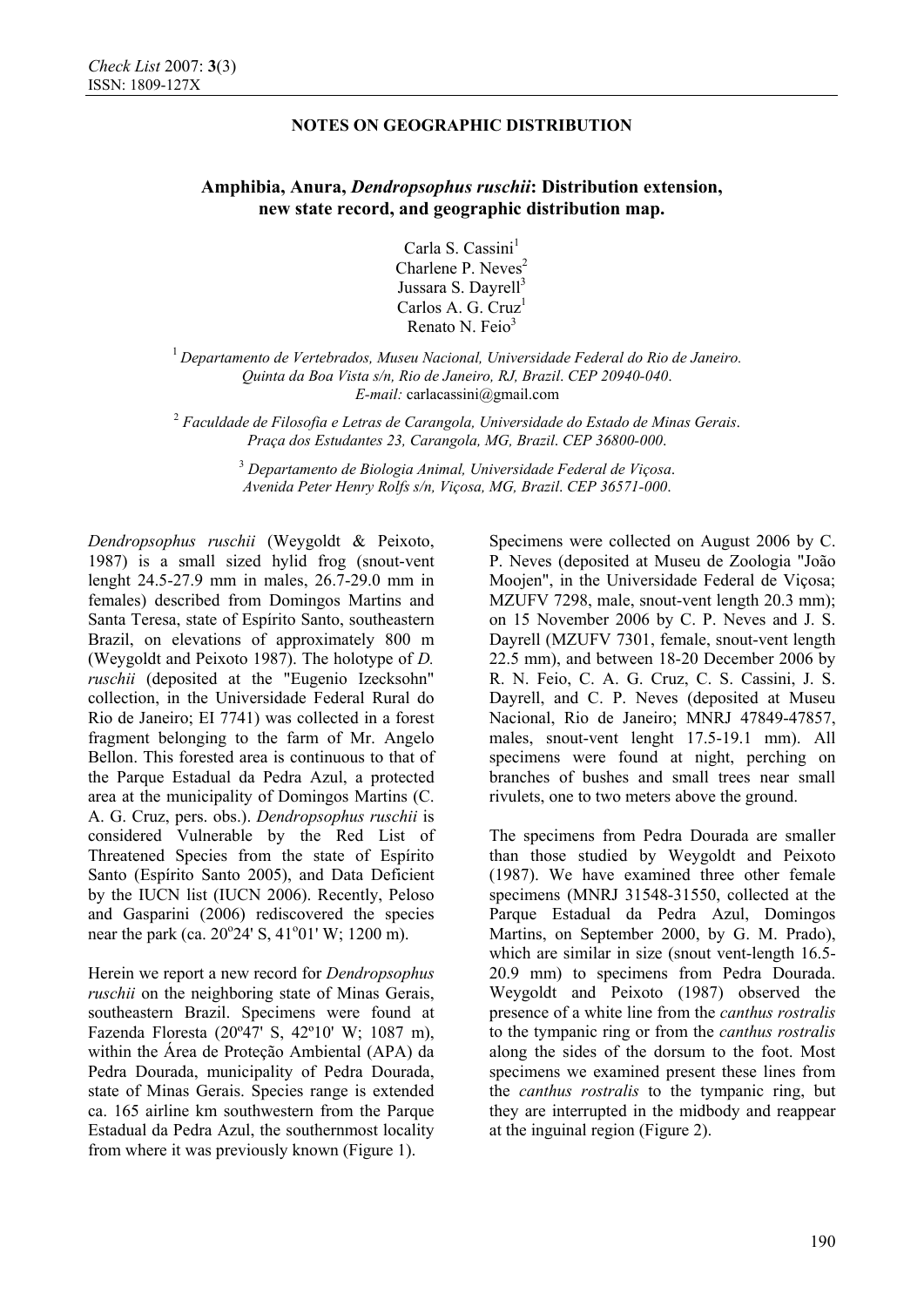

## **NOTES ON GEOGRAPHIC DISTRIBUTION**

**Figure 1.** Geographic distribution of *Dendropsophus ruschii* (dots). ES, state of Espírito Santo; MG, state of Minas Gerais; RJ, state of Rio de Janeiro.



**Figure 2.** *Dendropsophus ruschii*, adult male from Fazenda Floresta, municipality of Pedra Dourada, state of Minas Gerais, Brasil.